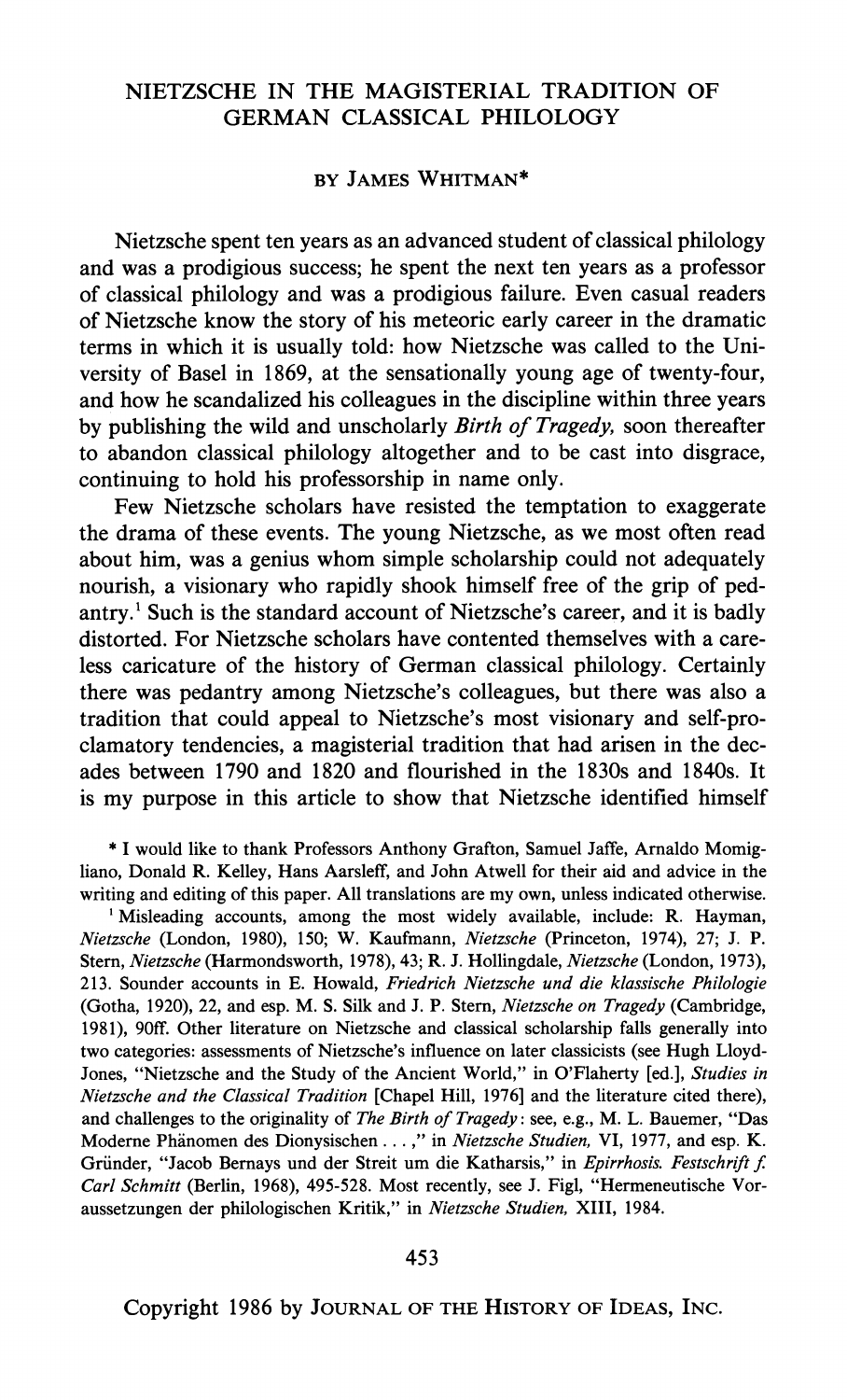**and his first book with this magisterial tradition. A subtler understanding both of Nietzsche and of the history of classical philology should result.** 

**I. The Reception of The Birth of Tragedy-Silence. Only recently have M. S. Silk and J. P. Stern given us an accurate account of the events**  surrounding the publication of *The Birth of Tragedy (BT)*.<sup>2</sup> As I will **show, Silk and Stern have left a great deal unexplored and unexplained, but they have done long-needed work in setting Nietzsche scholarship straight. For scholars continue to refer to the reception of BT within the philological community of Nietzsche's time as "violent controversy."3 No phrase could be less apt. The professional response to Nietzsche's first book was in fact silence, and the task of historical interpretation is to explain that silence.** 

**A brief review of the events is in order. Nietzsche published BT in December of 1871 with a January 1872 imprint. No respectable journal reviewed it. None of the several professional journals of classical philology published any response. Nietzsche's friend and young contemporary Erwin Rohde, who had just received his first university appointment, attempted to place a review with a general-interest journal, the Litterarisches Centralblatt. Rohde's review was rejected, and Nietzsche lamented that the rejection had destroyed "the last possibility that a serious voice speak up for my book in a scholarly journal."4 The only philologist to publish a response was the young Ulrich von Wilamowitz-Moellendorff, later perhaps the leading classicist in the German world but at this time still without a university position. Wilamowitz, too, had trouble getting into print: he composed his long denunciatory essay in the hope that the**  Göttinger Anzeigen would accept it. He was told that "it wouldn't do for **the Anzeigen" and was reduced to paying for a private printing in pamphlet form, which appeared only in June, seven months after BT itself.5 As for Nietzsche and Rohde, they had only in late May been able to place a favorable review with the Wagnerian newspaper the Norddeutsche Allgemeine Zeitung, which Nietzsche described to Rohde as a last resort: "The Norddeutsche is available to us-but doesn't it seem laughable to you? It does to me, at least."6 The Norddeutsche certainly seemed laughable to Wilamowitz. He poked fun at it in a second pamphlet, published in February of 1873, in response to an attack by Rohde: "The Dionysian organ is the Sunday Supplement of the Norddeutsche Allgemeine Zei-**

**<sup>3</sup>Hugh Lloyd-Jones, "Introduction" to Wilamowitz-Moellendorff, History of Classical Scholarship, trans. Harris (London, 1982), xii. Cf. K. Griinder in his introduction to Griinder (ed.), Der Streit um Nietzsches Geburt der Tragodie (Hildesheim, 1969), 7: "Die Fachgenossen schwiegen zunachst, dann erhob sich Streit. Jede Nietzsche-Darstellung verzeichnet diese Vorgange als einen Skandal."** 

**6 Letter to Rohde, mid-February, 1872.** 

**<sup>2</sup> Silk and Stern, Nietzsche on Tragedy, 90ff.** 

**<sup>4</sup>Letter to Gersdorf, Feb. 4, 1872.** 

**<sup>5</sup> Wilamowitz-Moellendorff, Erinnerungen (Leipzig, n.d.), 128-30.**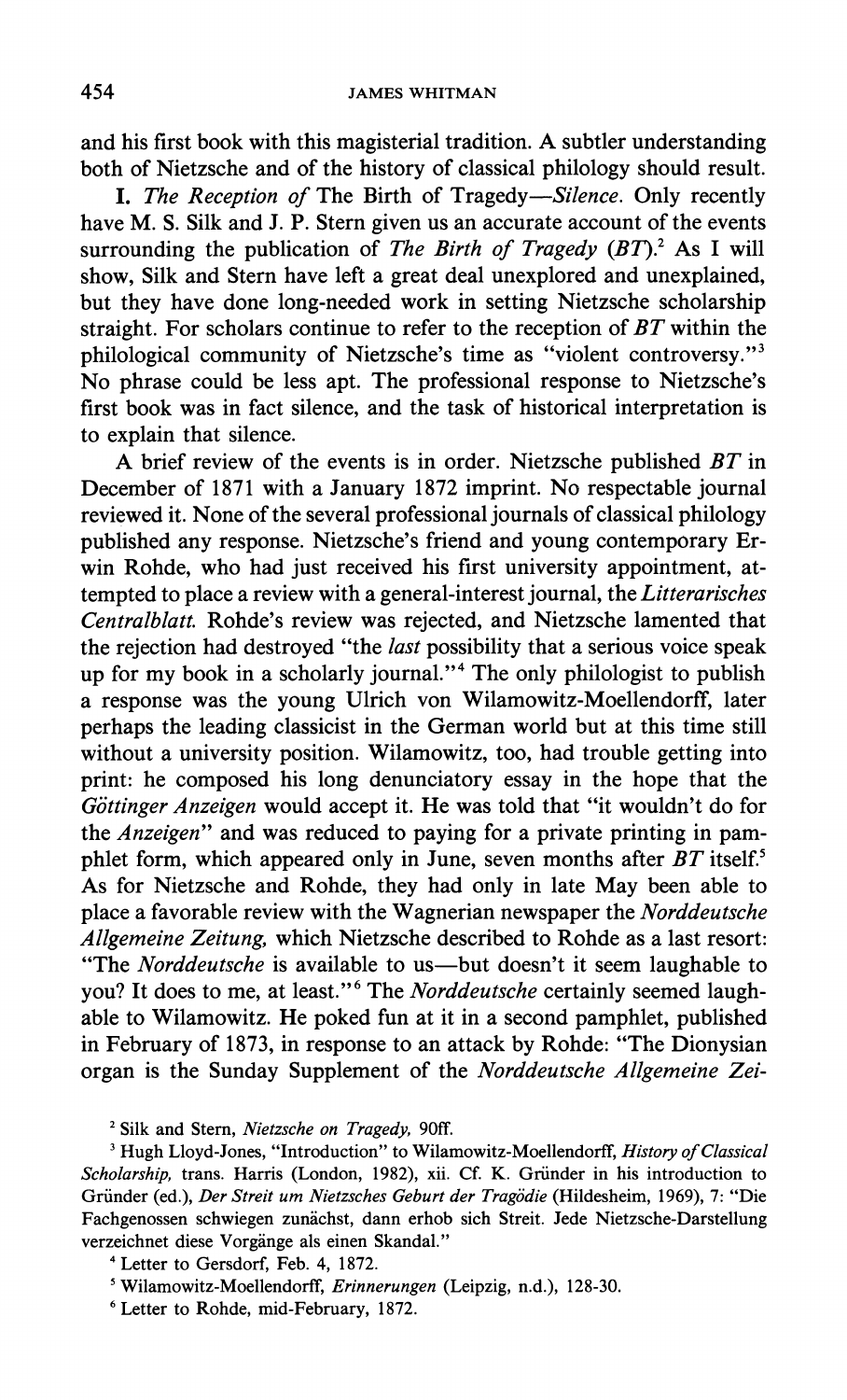**tung."7 Thus the philological battle over BT was fought out entirely in the published backwaters of the intellectual world.** 

**Only two years after the book was published did a review finally appear in a philological journal. This review has been neglected by Nietzsche scholars, and I shall return to it in Section III below. As for the immediate response of the profession, Nietzsche said repeatedly that he considered it to be silence8-he dismissed Wilamowitz.9 The idea that the profession met the book with "violent controversy" has always been based on the reactions of two philologists: Wilamowitz with his two pamphlets, and Herman Usener of Bonn. On close inspection, little can be made of the reactions of either man.** 

**Wilamowitz has been referred to in this connection as "the guild."'0 But he was clearly an unrepresentative voice: he was a very junior member of the profession, having as yet no academic appointment; he found it impossible in any case, as just discussed, to publish his attack with a scholarly journal and so cannot be said to have broken the profession's publicly silent facade; and he had, according to his biographer, motives of personal animosity for attacking Nietzsche that the whole profession**  could not have shared.<sup>11</sup>

**As for Hermann Usener, Nietzsche reported in two letters that Usener**  had declared him to be "wissenschaftlich tot" ("dead as a scholar"). These words have been described as "public censure."<sup>12</sup> But Nietzsche's account **of the incident hardly tallies with the description "public censure":** 

**In Leipzig, there reigns one opinion about my book: according to this the excellent Usener, whom I so much respect, upon questioning from his students, has let slip [verrathen], "it is mere nonsense, of which nothing can be made: anybody who has written such a thing is dead as a scholar." It is as though I had committed a crime; there has been ten months of silence now, because everybody believes himself to be so far beyond my book, that there is not a word to be wasted on it. Thus Overbeck represents to me the situation in Leipzig.'3** 

**His students prodded Usener into making a pronouncement he never intended to make. The story is, if anything, strong evidence of Usener's intention to maintain silence as a senior member of the profession. Nietzsche understood the response of the profession to his book to be** 

**<sup>7</sup>In Griinder (ed.), Streit um Nietzsches..., 114.** 

**<sup>8</sup>See, e.g., letter to Rohde, March 16, 1872, and the account of Silk and Stern, Nietzsche on Tragedy, 90ff.** 

**9 See, e.g., letter to Rohde, June 8, 1872, in which Nietzsche suggests that Wilamowitz had been "used, stimulated, incited" by philologists who themselves maintained silence.** 

<sup>10</sup> A. Hentschke and U. Muhlack, *Einführung in die Geschichte der classischen Phil***ologie (Darmstadt, 1972), 109.** 

<sup>11</sup> W. M. Calder, "Introduction" to Wilamowitz, In wieweit befriedigen die Schlüsse **der erhaltenen griechischen Trauerspiele? (Leiden, 1974), 4 and note.** 

**<sup>12</sup>Stem, Nietzsche, 35.** 

**13 Letter to Rohde, Oct. 25, 1872; cf. letter to Wagner, mid-November, 1872.**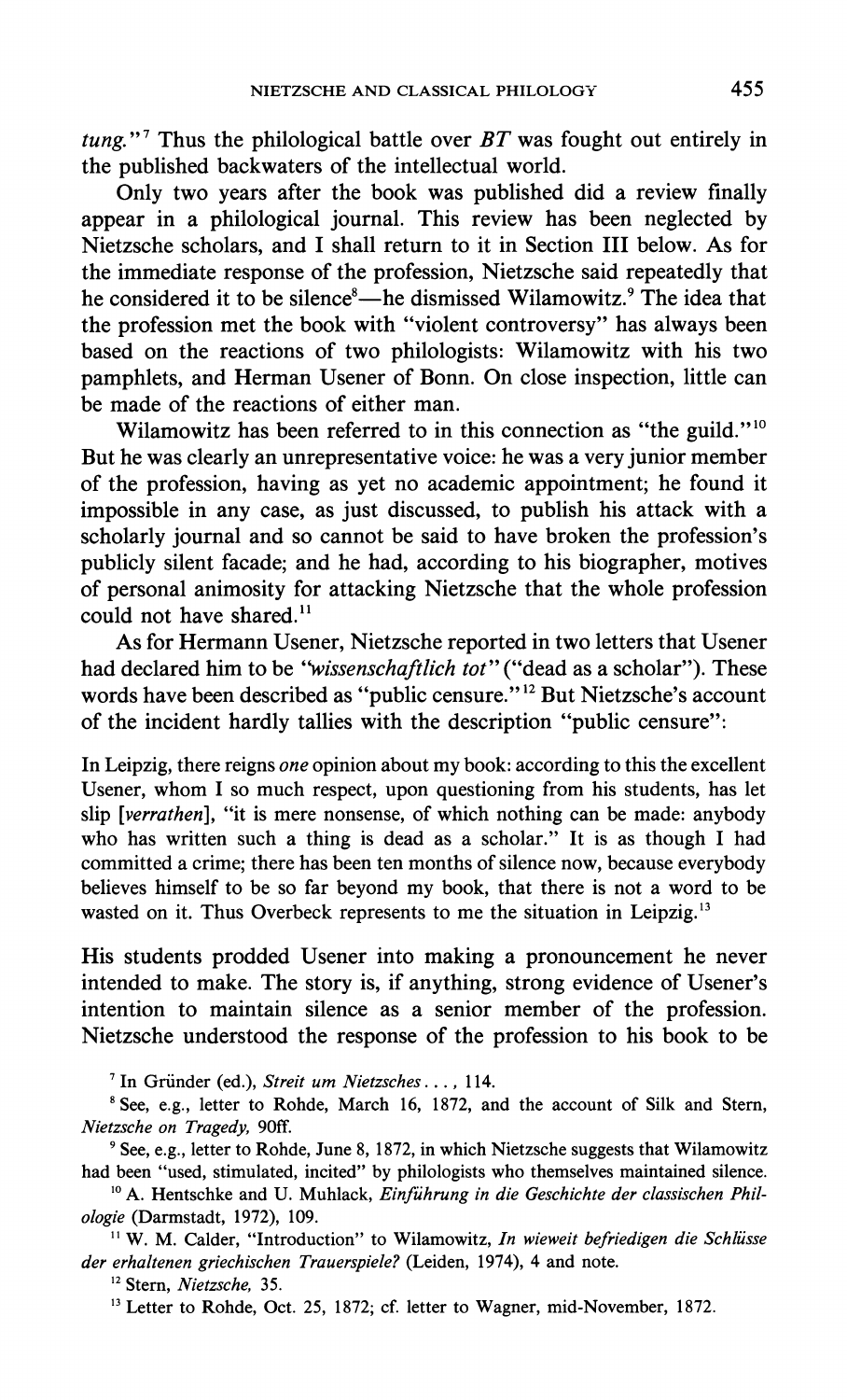**silence; and with the doubtful exception of Wilamowitz, silence it was. Let us lay the "violent controversy" to rest.** 

**But how, then, are we to explain to collective silence of the profession? Silence is not now, and was not then, the most common response to any book, however bad. The few scholars who have recognized the silence as silence have offered descriptions that do not amount to explanations:**  Ernst Howald called the profession's response "eisiges Schweigen";<sup>14</sup> Silk **and Stern call it "silent disfavour."15 Erwin Rohde later echoed**  Nietzsche's description-"it was as though I had committed a crime": **Nietzsche was, said Rohde, "von seinen Fachgenossen, wie ein Verbrecher, mit scheuem Stillschweigen bestraft."16 Perhaps one might say that Nietzsche was being given the silent treatment, meted out by student societies everywhere to transgressors of the social code, but what precisely was Nietzsche's offense? I shall now attempt to reconstruct it. Only by placing Nietzsche in the philological tradition to which he felt he belonged can we understand the silence that met his book. For the silence was the professional response not to Nietzsche's errors alone but to Nietzsche's errors within a distinctive scholarly tradition.** 

**II. Nietzsche in the Magisterial Tradition. Perhaps the most useful unexploited source for placing Nietzsche in the history of classical philology is Wilamowitz's second denunciatory pamphlet. Wilamowitz had clearly been embarrassed by his public attack on Nietzsche, for he felt obliged to defend his first pamphlet at some length. In part the young Wilamowitz had committed a breach of scholarly etiquette in attacking a full professor.17 But there had been more than just cheekiness in his denunciation of Nietzsche, for Wilamowitz had left himself open to the charge that, in attacking Nietzsche, he was attacking the traditions of the profession itself.** 

**Thus Wilamowitz denied that he objected to Nietzsche's project per se. Nietzsche's project, as Nietzsche described it in the opening sentence of BT, was to arrive "not only at a logical understanding, but at the**  unmediated certainty of *Anschauung*"<sup>18</sup> about the world of the Greeks; **this project, as he told his teacher Friedrich Ritschl, Nietzsche considered "in the highest sense scientific."19 These were the same terms Wilamowitz** 

**<sup>14</sup>Howald, Friedrich Nietzsche, 22.** 

**<sup>5</sup>Silk and Stern, Nietzsche on Tragedy, 91.** 

<sup>16</sup> Quoted in Crusius, *Erwin Rohde* (Tübingen, 1902), 62.

**<sup>17</sup>Wilamowitz wrote: "It is true, neither an ordinary nor an extraordinary professor, but a philologist without a name in the profession, took the liberty of showing the world... that any Ph.D. could knock over [BT]..." (in Griinder [ed.], Streit um Nietzsches..., 114-15). Indeed, Nietzsche's lone philological reviewer (see below, Section III) had harsh words for the presumptuous Wilamowitz: H. Guhrauer, review of BT in**  Jahrbücher f. Philologie u. Pädagogik, n.s., no. 109 (1874), 49.

**<sup>18</sup>In Colli-Montinari, Gesamtausgabe (GA W) III(1), 21.** 

**<sup>19</sup>Letter to Ritschl, April 6, 1872.**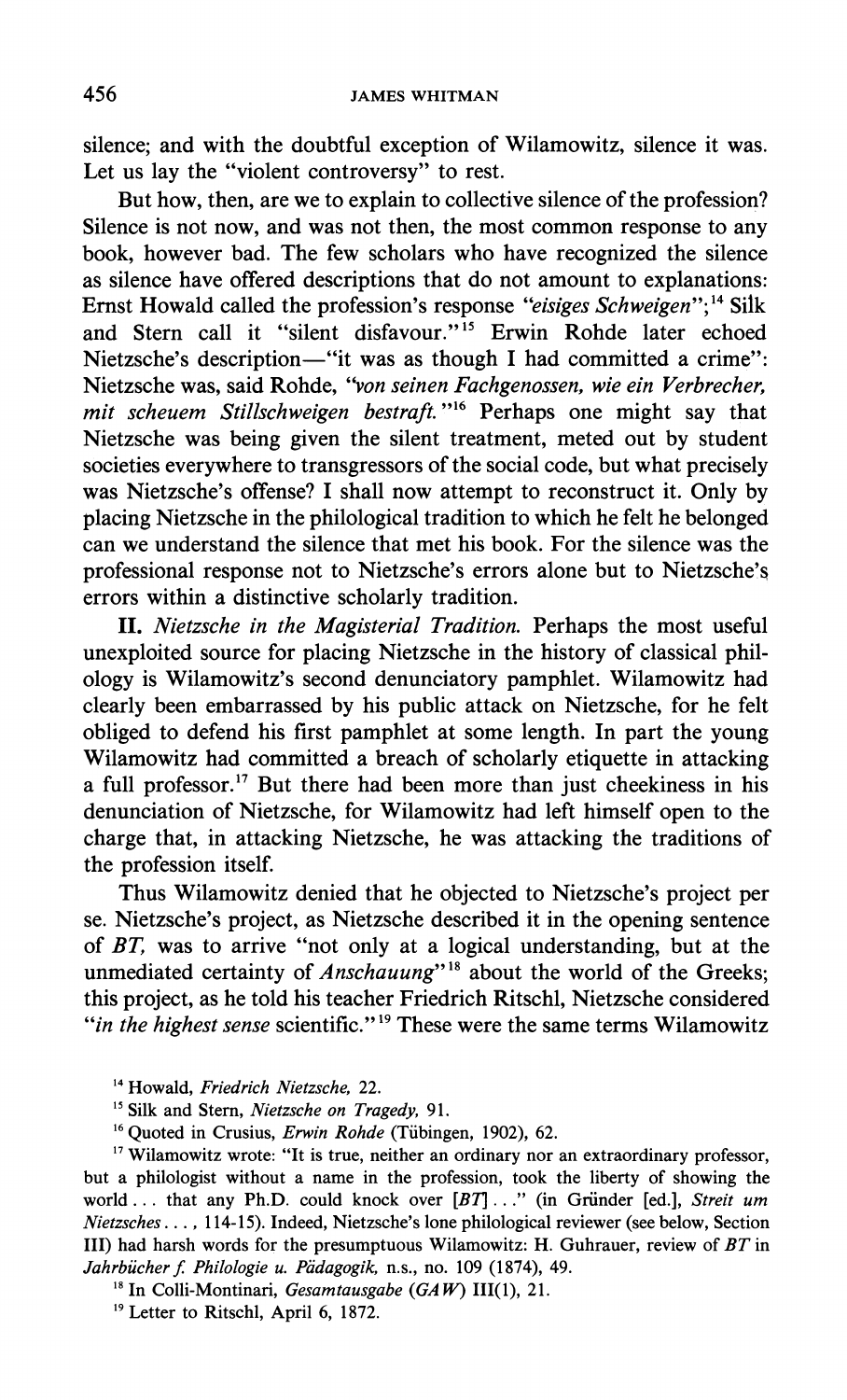**used in his second pamphlet. The quest for Anschauung was, Wilamowitz said, nothing less than "the method of the science" itself, and he protested that he endorsed it-provided it was carried out only by scholars of the greatest eminence:** 

**Have I taken up this struggle because I had perverted conceptions, crude errors, all in all philological sins to reproach [Nietzsche's theory] with? Or was it a tendency, as may perhaps be believed of me, to turn my efforts against Anschauung of art as a whole, against the method of the science? No, there yawns an unbridgeable gulf here. To me, the highest idea is the unfolding of the world according to regular laws, full of life and reason. Gratefully do I look upon the great minds who, proceeding from level to level, have wrested out the world's secrets; with wonder do I seek to draw nearer the light of the eternally beautiful which art, in every different instance of its appearance [Erscheinung], expresses in its special way; and in the science which fills my life, I strive to follow the path of those who free my judgment, because I have willingly given myself into their charge.20** 

**Wilamowitz feared that in attacking Nietzsche he would be perceived to be attacking a "great mind." Clearly Nietzsche resembled, at least in the eyes of his contemporaries, the philological master whom Wilamowitz describes. It is accordingly among the "great minds" that we must seek for the models Nietzsche set himself.** 

**And Wilamowitz's "great minds" can readily be found in the firmament of German classical philology. There are innumerable passages in the philological literature of the 1830s, 1840s, and to a lesser extent 1850s that closely resemble the passage of Wilamowitz just quoted. To represent the literature of the "great minds" in this earlier period in the history of the discipline, I have chosen a sample of the so-called "encyclopedias," general introductions to the study of Antiquity given by full professors at German universities. These "encyclopedic" lectures display not only the mastery of the professors that gave them but a whole ethic of mastery that pervaded classical philology in their time. Here, for example, is S. F. W. Hoffman, writing in the Introduction to his encyclopedic work published in 1835:** 

**It has been my goal, faithful to the task before me, to stimulate independent thinking [eigenes Denken] by presenting the accepted wisdom, to stimulate independent investigation among already advanced students, in the broad field of the study of Antiquity, not in such a way that the student can be satisfied with the knowledge of single Erscheinungen from the life of the ancients, as they appear before our eyes in their written work and artwork, but in such a way that the student strive lovingly to investigate the Geist from which all those works proceed, and which, as it were, continues to preside over them, visible only to the spiritual eye.21** 

**<sup>20</sup>In Griinder, Streit um Nietzsches ..., 134. 21 S. F. W. Hoffman, Die Altertumswissenschaft (Leipzig, 1835), v.**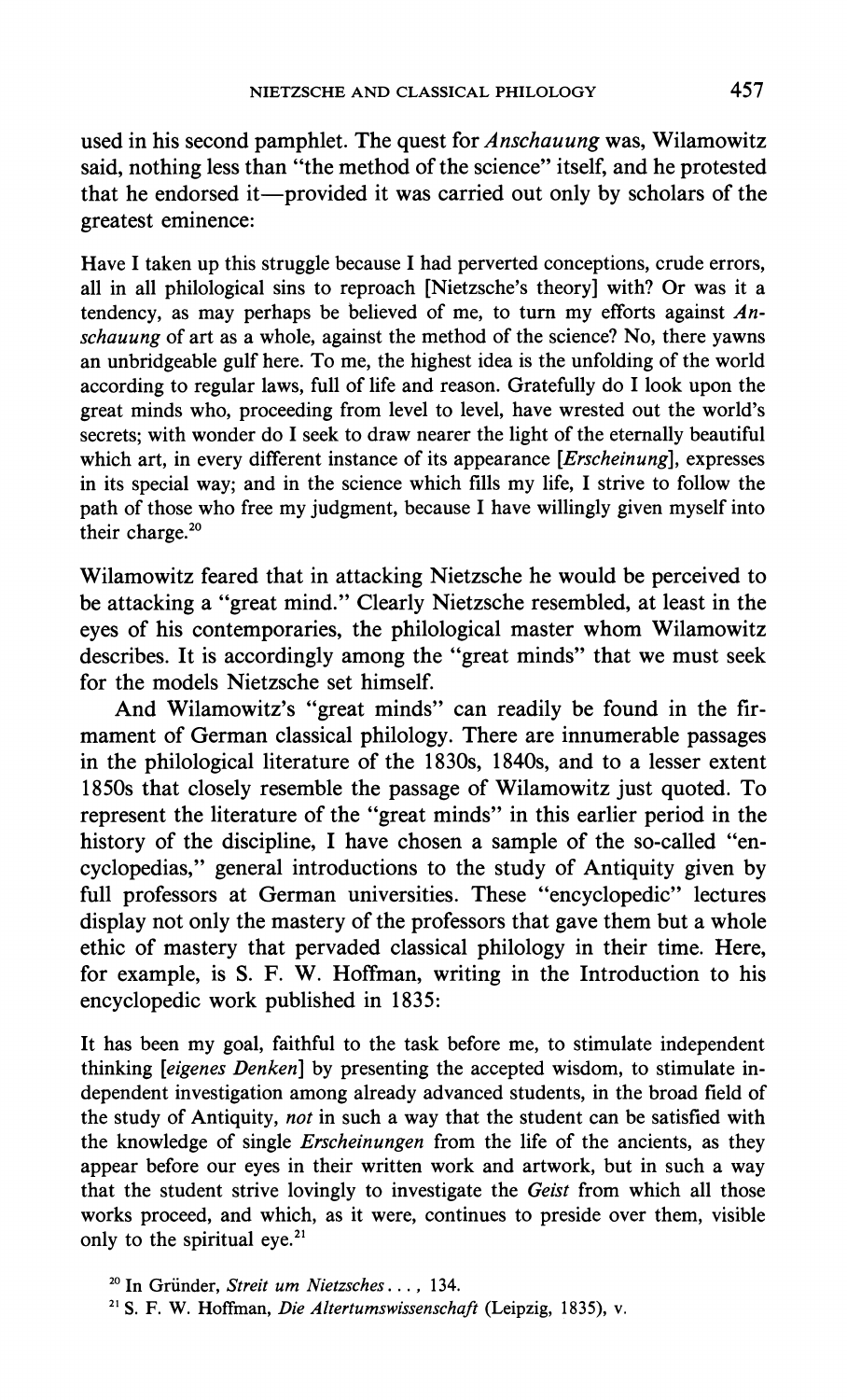**We see here precisely the vocabulary of concepts Wilamowitz resorted to four decades later: the understanding of the pupil-teacher relationship in terms of the play of freedom and submission, the postulate that the remains of Antiquity are to be viewed singly as Erscheinungen of one greater Geist, the conviction that mastering the study of Antiquity is the business of cultivating "the spiritual eye." Hoffman was a "great Geist."** 

**But we must turn to other encyclopedic literature for clear statements of what is only implicit in Hoffmann: the degree to which the doctrine of the discipline could center on the personal powers of the "great Geist." Here is Gottfried Bernhardy, in the Introduction to his important encyclopedia,22 published in 1832:** 

**There is no lack of handbooks and rulebooks, either for the discipline as a whole or for its sub-disciplines; but their usefulness up until now has been uncertain and ambiguous. How should general norms bear fruit in so marvelous a field of knowledge, when knowledge establishes new ties with every subjectivity, and ends only with a hypothesis of many-sided form and fullness? If there is a way out of these contradictions, we must expect it from a master, who, at the end of his career, could resolve himself, with an illustrious candor of the heart to set down his student years, joys and sufferings, gains and errors, truths and**  wishes, as it were in an ennobled *ana* ...<sup>23</sup>

Bernhardy's emphasis on "Subjektivität" and on the biographical store**house of wisdom that must inform scholarship were frequently echoed. Veneration of the master as scholar was not to be separated from the veneration of the master as man. The son of August Matthia introduced his father's posthumous encyclopedia of 1835 in words largely borrowed from Bernhardy:** 

**Well may the experience of half a century, which the blessed departed has set down in these pages with clear and simple words and with a candid heart, be welcome to many a man who, like the deceased, labors on this great structure [of philology] with free self-activity and from the deepest impulse of the soul. Of course, much remains here of the stamp of subjectivity, just as it will in all succeeding works of this kind, and new viewpoints will oppose themselves to the old, new assumptions will oppose themselves to old assumptions: who would offer his personal opinion as objective truth in this pathless, horizonless field? Nevertheless, conclusions of every kind, if they rise from the depths of the mind**  or from the golden treasury of a long life, are an abiding gain for the science.<sup>24</sup>

<sup>22</sup> Although forgotten, Bernhardy's *Enzyklopädie* was relied on by Nietzsche (see **below n. 23) and by Matthia (see below). It was in response to Bernhardy that Friedrich Ritschl composed his 1833 encyclopedic essay (see below).** 

<sup>23</sup> G. Bernhardy, Grundlinien zur Enzyklopädie (Halle, 1832), iv-v. Nietzsche re**peatedly consulted this book while preparing his own encyclopedic lectures. See Oehler (ed.), Nietzsches Bibliothek (14te. Jahresgabe der Gesellschaft der Freunde des Nietzsche-Archivs, 1942).** 

<sup>24</sup> A. Matthiä, *Enzyklopädie u. Methodologie d. Philologie* (Leipzig, 1835), v-vi.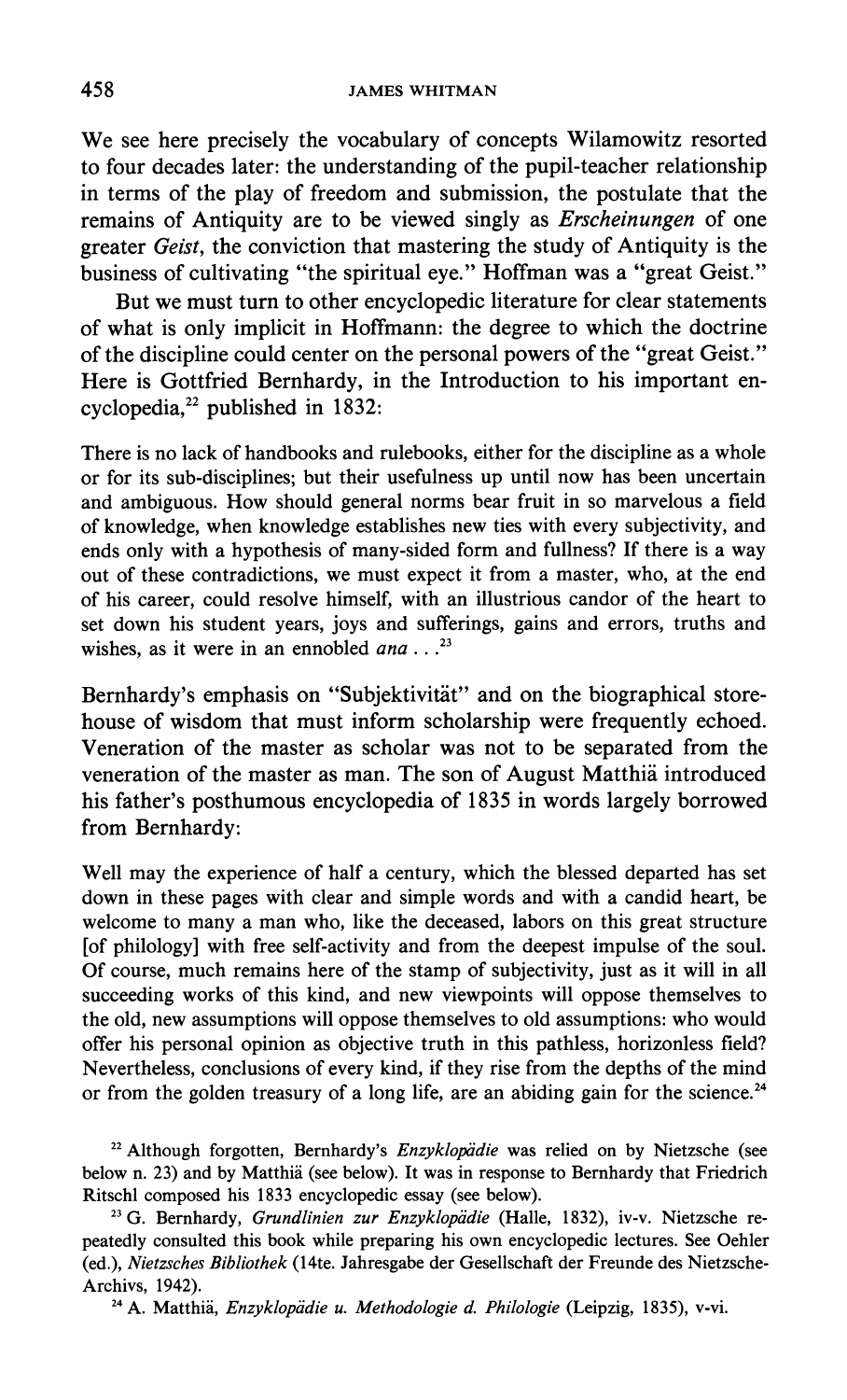**Here, in the model of the "subjective" master philologist, was the very opposite of pedantry in the traditions of German classical philology.** 

**What were these encyclopedic lectures? They were the forum in which the doctrines of German hermeneutics entered the daily practice of teaching. This everyday life of hermeneutic theory has not received notice in the growing literature on the nineteenth-century hermeneutics; scholars have discussed the theory of German classical philology and not the lecture-hall practice.25 It is beyond the compass of this article to reconstruct in its entirety the daily practice of classical hermeneutics. But it should be said that the sources of classical hermeneutics were in the work of F. A. Wolf and his students and colleagues, work that commanded broad public attention in Germany from the 1790s on. By the 1830s and 1840s the inspiration for the encyclopedic lectures of the many lesser philologists who gave them was first and foremost (though hardly exclusively)26 the work of August Boeckh (1785-1867), one of the greatest scholars of the first half of the nineteenth-century. Boeckh's encyclopedic lectures, given regularly for fifty-six years, from 1809-1865, were formed largely under the pressure of Boeckh's dislike for his University of Berlin colleague Hegel.27 Hegel asserted in the introduction to his own Enzyk**lopädie that all other encyclopedias were "Aggregate" ("mere compila**tions").28 Boeckh understood this as a reference aimed at German classical philology,29 and he responded in two related ways: first, by paying careful attention to the systematic ordering of the various disciplines and subdisciplines of classical philology; and second, by insisting that the philologist give unity to his material by reliving it in his own mind. "Philology," he said, "does not renounce all individual ways of thinking [eigenes Denken]." The philologist reproduces his alien subject-matter in his own mind as "Eigenwerdendes" ("something becoming his own"),** 

**<sup>25</sup>Standard surveys remain C. Bursian, Geschichte der classischen Philologie in Deutschland (2 vols.; Miinchen, 1883); J. Sandys, History of Classical Scholarship (3 vols.; Cambridge, 1908). See the English translation, Wilamowitz-Moellendorff, History of Classical Scholarship (London, 1982) with an introduction and notes by H. Lloyd-Jones. See also Righi, Breve Storia della philologia classica (Roma, 1962), and Hentschke and Muhlack, Einfihrung in die Geschichte der classischen Philologie. On the history of hermeneutic theory, see J. Wach, Das Verstehen (3 vols.; Tiibingen, 1926) and H. Flashar**  (ed.), Philologie und Hermeneutik im Neunzehnten Jahrhundert (Göttingen, 1979). Very **valuable on Nietzsche's philological generation is A. Bernardini and G. Righi, II Concetto di filologia e di cultura classica nel pensiero moderno (Bari, 1947), 547-94.** 

**<sup>26</sup>The most thorough survey of nineteenth-century hermeneutic theory is Wach, Das**  *Verstehen.* On Wolf, see  $e \rightarrow A$ . Grafton, "Prolegomena to Friedrich August Wolf," in **Journal of the Warburg and Courtauld Institutes, 44 (1981), 101-29.** 

**<sup>27</sup>Cf. A. Momigliano, "Dall'epistolario di A. Boeckh," in Contributo alla storia degli studi classici (Roma, 1955), 384.** 

<sup>28</sup> G. W. F. Hegel, *Enzyklopädie der Philos. Wissenschaften* (Frankfurt a. M., 1969), **I, 16, 61.** 

**<sup>29</sup>Cf. Wach, Das Verstehen, I, 175n.**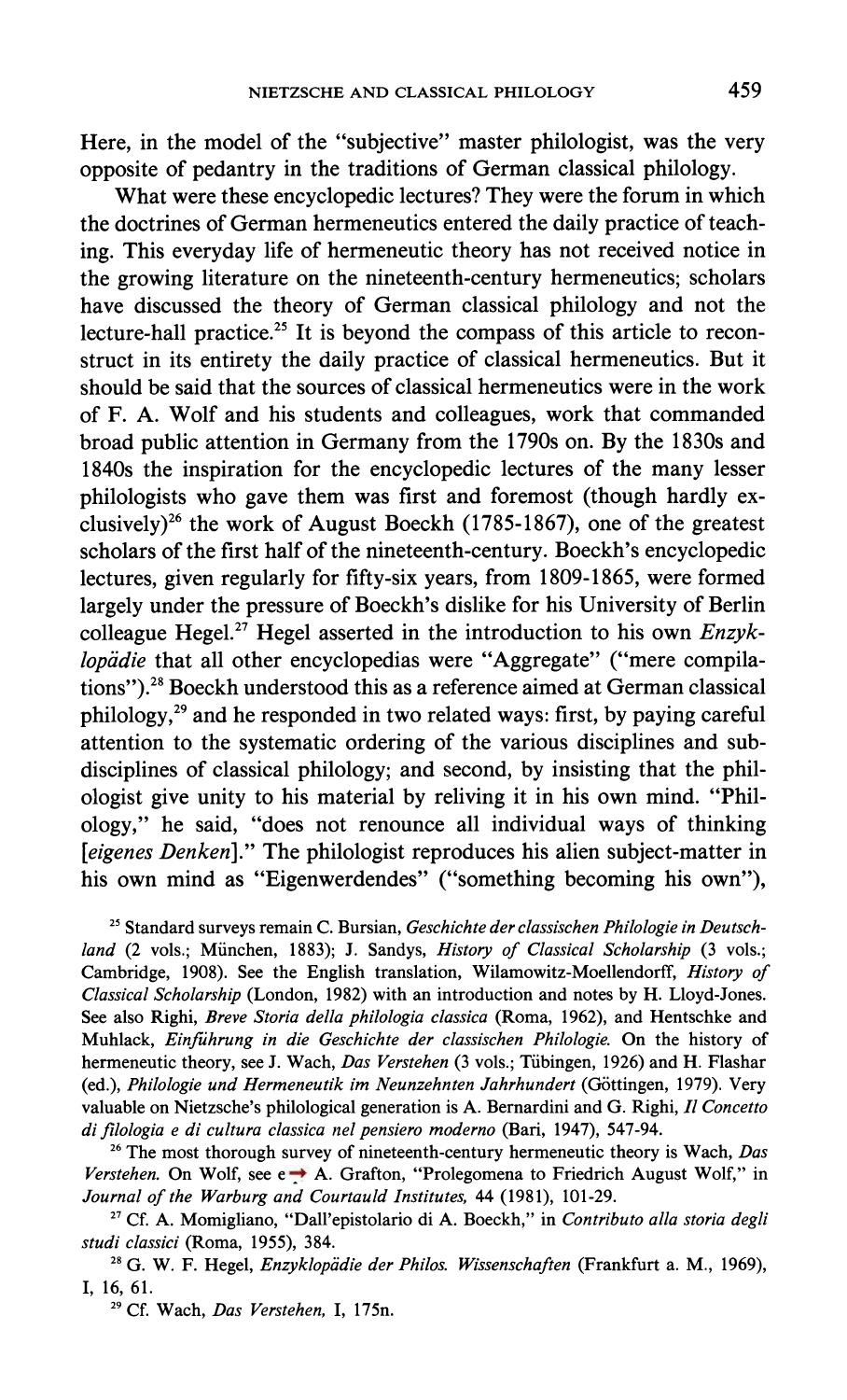**"wodurch," continued Boeckh, "eben auch der Aggregatzustand der Philologie aufgehoben wird."30 Here, in Boeckh's effort to steer German classical philology in the wake of Hegelianism, lies the ultimate origin of the vision of philological mastery invoked in Wilamowitz's 1873 pamphlet. Both the conviction that ancient art was the sum of Erscheinungen produced by a single Geist and the emphasis on the masterly, synthesizing sensibility of the individual philologist were aspects of a single Boeckhian assertion, that the Antiquity of the classicists was a totality. But the daily practice of Boeckhian hermeneutics deviated markedly from Boeckh's own conception. The idea that the individual philologist "re-lived" Antiquity encouraged a fascination, alien to Boeckh himself, with the scholarly biography of the philological master. It was this altered Boeckhianism, deeply tinged with Romanticism, whose daily practice constituted the magisterial tradition I have identified. This magisterial tradition continued, though with declining vigor, into Nietzsche's own student days. Nietzsche himself heard encyclopedic lectures in 1867. His**  notes include references<sup>31</sup> to a number of works, among them Ludwig Lange's introduction to his lectures on *Enzyklopädie und Methodologie* **der Philologie of 1855:** 

**If one makes all the relationships between the various manifestations of the cultural life of the classical nations-relationships I have merely adumbratedthe chief object of scientific consideration; if one pursues them singly from a historical point of view, and sorts out from within them, as it were in one focus, the individual rays of the Greek and Roman spirit, one achieves the cultural history of Antiquity .... 32** 

**Finding the single focus was also the goal of philology as proposed in**  another article cited in Nietzsche's student notes on *Enzyklopädie*. This **article is a particularly interesting source: it presents the task of the**  synthesizing master of classical philology as the task of an artist-the **sort of man Nietzsche conceived himself to be:33** 

**"Historian" includes ... not only those who bring material to the light of day by critical analysis, but also those who, as historians in the customary meaning of the name, reconstitute the recovered material by means of their constructive reproducing activity, to make a plastic apprehensible [anschaulichen] picture of**  the national life, presenting all essential aspects-a task more demanded of our

**33 Cf. letter to Rohde, March 29, 1871.** 

<sup>&</sup>lt;sup>30</sup> Boeckh, *Enzyklopädie u. Methodologie d. Philolog. Wissenschaften* (Leipzig, 1877), **20. On Boeckh see Wach, Verstehen, I, 168ff. and the relevant essays in Flashar (ed.), Philolog. u. Hermeneutik im 19. Jht.** 

**<sup>31</sup>Reproduced in Mette and Schlechta (eds.), Nietzsches Werke, IV, 3ff.** 

**<sup>32</sup> Lange, "Die classische Philologie in ihrer Stellung zum Gesammtgebiete der Wis**senschaften . . .," in his *Kleine Schriften* (Göttingen, 1887), I, 1ff.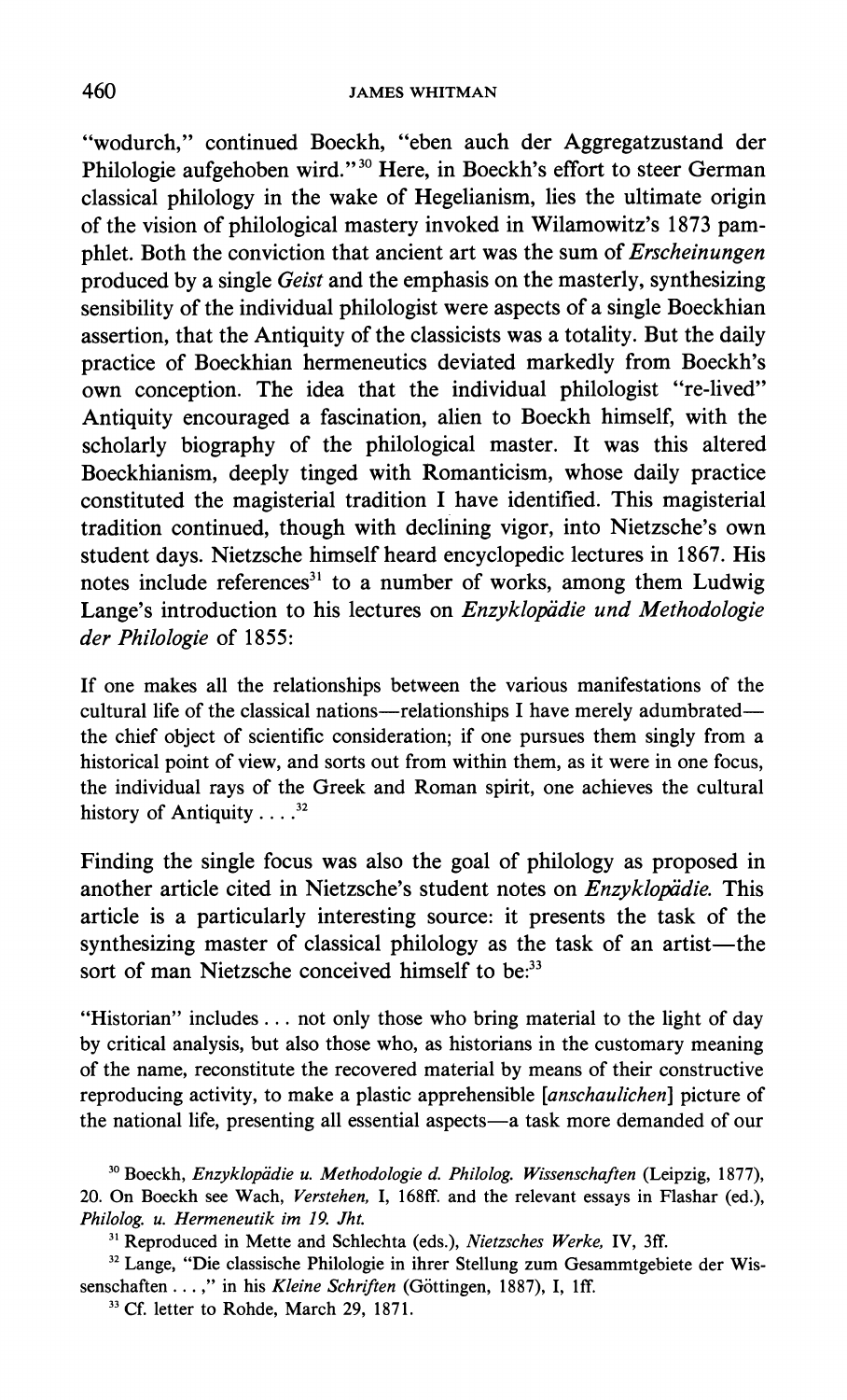**times than accomplished. Virtuosity in the artistic intertwining of the branches of knowledge, making them a unity, is, in our age, the sign of personal genius.34** 

**The appeal this sort of description of the philologist would have for the young Nietzsche will be clear. Scholars have been mistaken in asserting that Nietzsche's sense of artistic vocation would have been at odds with his profession as classicist, for artistry had its traditional place in German classical philology. Conversely, we must not assume that Nietzsche was being disingenuous when he claimed that his book was "in the highest sense scientific."35** 

**That phrase, "in the highest sense scientific," was one Nietzsche used in defending himself to his teacher, Friedrich Ritschl. He had good reason to hope for Ritschl's sympathy. For Ritschl was one of the last and most unreserved practitioners of the "subjective" magisterial philology of the 1830s. We possess two encyclopedic essays by Ritschl, one dating from 1833, the other from 1857-58.36 I shall discuss the second of these, the one composed nearest in time to Nietzsche's own student years. This second essay is striking first of all because of its form: it is a collection of aphorisms, Nietzsche's own favored form. The essay falls squarely into the subjectivist strain embodied in Bernhardy and Matthia, the presentation of "ennobled ana," of the "golden treasury of a long life." Ritschl's editor described it as elevated autobiography of the Bernhardian type:** 

**... "On the Method of Philological Study" offers, it is true, only fragments and aphorisms and to that degree is only a weak substitute for the-as I clearly remember-general didactic discussion he had planned for the last volume of his opuscula, in which Ritschl wanted to set down his rich life experiences.37** 

**We know from Ritschl's biographer that this "general didactic discussion" was to be a transcription of Ritschl's encyclopedic lectures.38 We have the testimony of others that Ritschl's encyclopedia communicated as much as anything else the biography and personality of Ritschl. Here, for example, is Erwin Rohde, reviewing Otto Ribbeck's Ritschl:** 

**One can hardly seriously ask, whether any other manner of presentation could be more fruitful than these lectures, in which the full personality of a richly** 

**<sup>34</sup>(Anonymous), "Philologie und Sprachwissenschaft," in Preussische Jahrbicher, 7 (1861), 143.** 

**35 For the mistaken assumption that artistry and philology were perceived as incompatible, see, e.g., Hayman, Nietzsche, 140. Allan Megill speaks of the "antiscientific animus" of BT without regard to Nietzsche's own belief that his book was "wissenschaftlich." Megill, Prophets of Extremity (Berkeley, 1985), 54. But Megill seems to me merely careless in his terminology in an otherwise sound interpretation. See below n. 47.** 

**<sup>36</sup>Both in Ritschl, Opuscula Philologica (Leipzig, 1879), V, 1-18 and 19-37 respectively. <sup>37</sup>Ritschl, Opusc. Philol., V, vii.** 

**38 Otto Ribbeck, Friedrich Wilhelm Ritschl (repr. Osnabriick, 1969), II, 279ff.**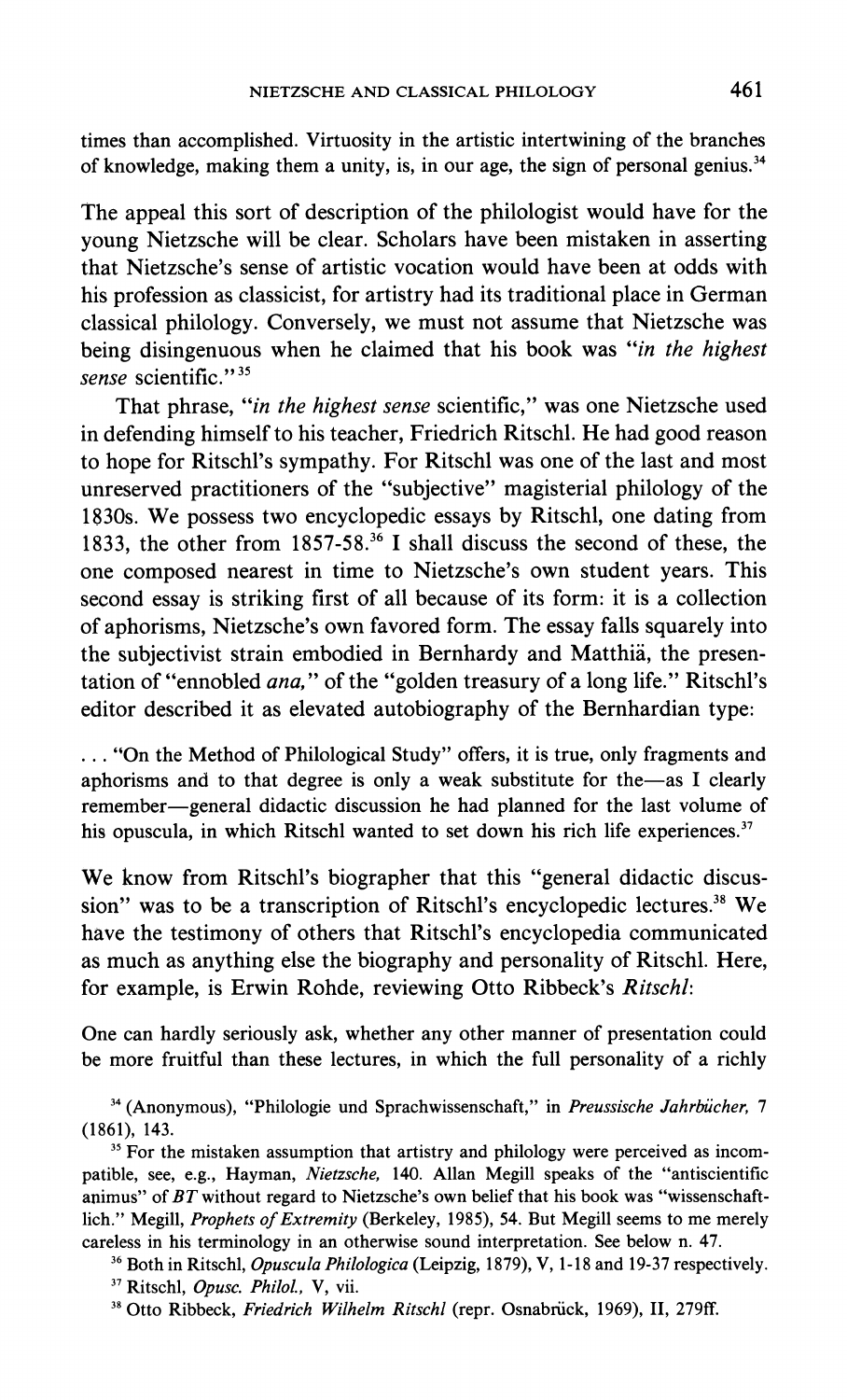**and many-sidedly talented man was employed, even with that one-sidedness which formed a part of its strength.39** 

**To Ribbeck, too, the aphorisms and fragments were "products of a rich experience."40 And Ritschl himself, while he still conceived the work as a direct transcription of his lectures, worried in a letter over what he knew would be a compendium of anecdotes and highly personal judgments.** 

**Sharp and blunt things about people and affairs, living and dead, powerful and powerless, will certainly appear there, and I know, one is stirring up a hornet's nest. But what's the harm in the end? One is so glad to give vent to a hundred annoyances, one can let loose after school, state, and church, vanities, brutalities, stupidities and perversions, to one's heart's content, and the straying sheep should at least say, with Faust's student: one sees how and why.41** 

**Such was the general encyclopedia of classical philology given by Nietzsche's principal teacher. The philological teaching tradition in which Nietzsche was trained required, and indeed celebrated, the display of a professor's powerful personality.** 

**As for Nietzsche's own teaching activity, he repeatedly listed "encyclopedia," in his notes to himself during the period of his professorship, among the courses he intended to give.42 Nevertheless, he only lectured on encyclopedia once: during the Sommersemester of 1871, that is to say, while he was in the heat of composing BT. Nietzsche's encyclopedia, while marked by unusually elegant phrasing, falls recognizably into the tradition I have presented. Nietzsche offered his students traditional hermeneutic principles with an accent on the subjectivity of the scholar:** 

**The faculty of historical understanding is nothing other than comprehension of particular facts under philosophical hypotheses. The loftiness of the hypotheses determines the value of the faculty of historical understanding. For a fact is infinite, never fully reproducible. There are only degrees of historical understanding.** 

**One grasps at history and finds in it a collection of examples for one's knowledge [Erkenntnisse]. The more a man is an independent thinker, the more he will recognize [erkennen] in the past.** 

**The philosophical hypothesis of classical philology is the classical character of Antiquity. We wish to comprehend the most lofty Erscheinung and grow to be one with it. The task is to live in and with Antiquity.43** 

**These encyclopedic lectures can be linked directly to BT. For traditional** 

- **<sup>39</sup>Rohde, Kleine Schriften (Tiibingen, 1901), II, 461.**
- **<sup>40</sup>Ribbeck, Ritschl, II, 275.**
- **<sup>41</sup>Ritschl, Opusc. Philol., V, 24.**
- <sup>42</sup> See, e.g., among the notes published in  $GAW$ , III(3), 240, 319; III(4), 245.
- **43 In Nietzsche, Werke (Grossoktavausgabe, Leipzig, 1910), XVII, 329.**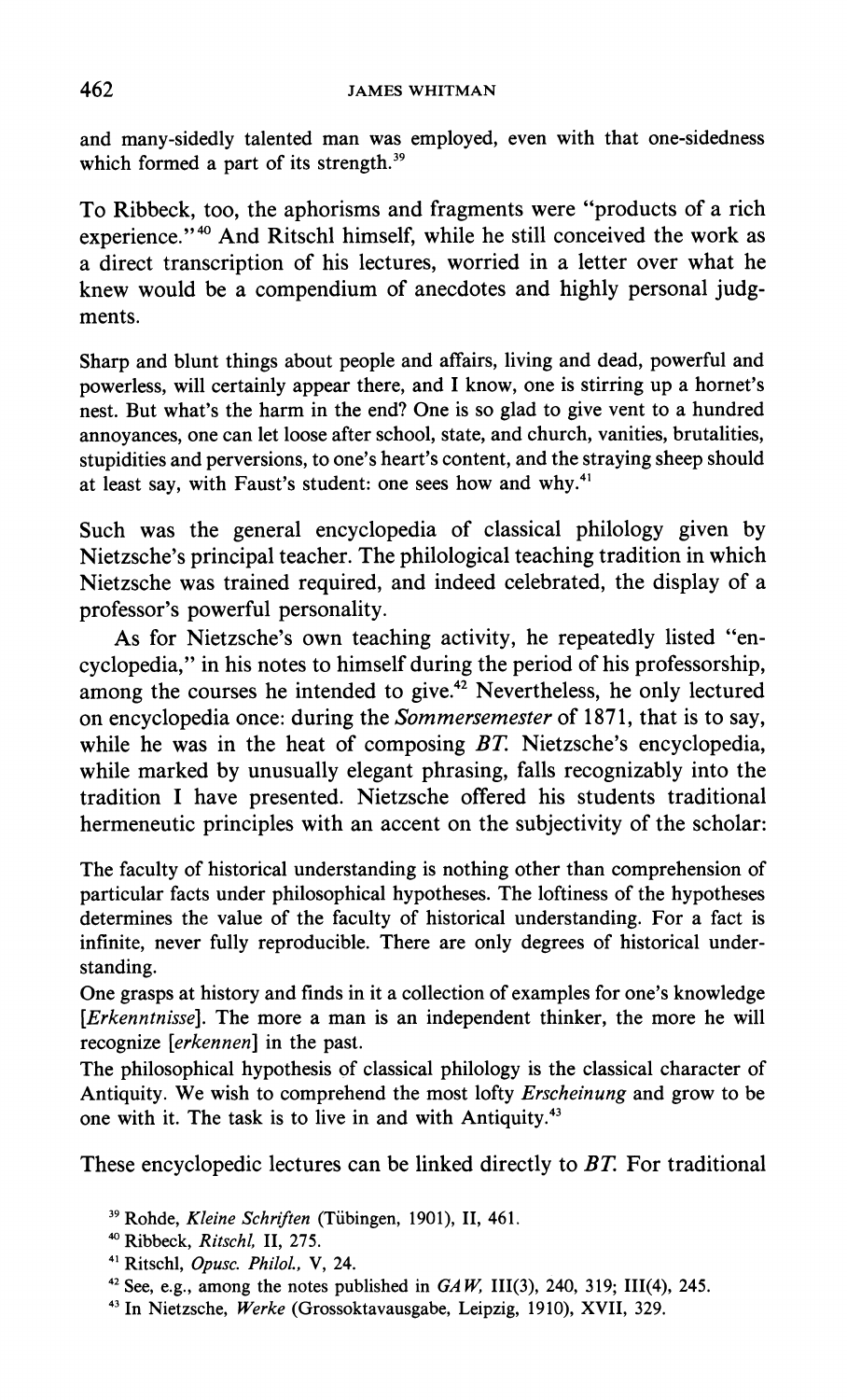**though his pronouncements were, Nietzsche considered them to represent a revolutionary renovation of classical philology-precisely the kind of revolutionary renovation he hoped to spark with BT As he described it in a letter to Rohde, his encyclopedia met with the shock that greets a tract of true reform: "I am now lecturing on 'Introduction and Encyclopedia' to the astonishment [Erstaunen] of my listeners, who have difficulty recognizing themselves in the picture I draw of the ideal philologist."44 This reformer's epater les philologues was precisely what Nietzsche and Rohde later hoped to achieve with Rohde's reviews of BT Rohde, by giving documentary philological support to Nietzsche's thesis, was to throw the philologists into a "wholesome astonishment" (heilsames Erstaunen).45 Rohde commended BT "to the gentleman philologists, to beseech them to learn from the book that they, ceasing to be mere hairsplitters, can constitute the guardians of a nobler culture [Bildung] to which end they alone are able to possess, in the Greeks, the guiding model."46 BT, too, was to form the "ideal philologist."** 

**Of course the content of BTwas in many ways fresh and quite different from that of the magisterial literature of earlier generations. Nevertheless, BT's scholarly program was in the largest sense guided by older practices: the full title of the translated book was The Birth of Tragedy Out of the Spirit [Geist] of Music, and it represented a variant of the old postulate that Greek culture was to be viewed as the sum of "Erscheinungen" produced by the Greek "Geist." Nietzsche introduced only one fundamental modification into this old conception: he gave specific content, in the form of music, to the Geist that in earlier works remained exceedingly vaguely defined. In this respect Nietzsche's was a new view, but this new view arose out of an old claim to privileged insight, the claim of a "great Geist."** 

**Nietzsche was, in short, fully able to consider himself a classical philologist without considering himself a pedant. Quite the contrary, he was able to consider himself a seer, an unfettered genius. Classical philology gave play to Nietzsche's least scholarly tendencies. But that is not to say that classical philologists accepted Nietzsche's pretensions. Wilamowitz recognized that Nietzsche claimed to belong to the great tradition, but he refused to acknowledge Nietzsche as a "great Geist." Other philologists refused even to take notice of the publication of his book. I shall now return to the reception of BT, and attempt to account for their silence.** 

**III. The Contested Magisterial Tradition. The magisterial tradition was not unchallenged within German classical philology. Also present in the philological practice of Nietzsche's day was what is best called** 

**<sup>44</sup>Letter to Rohde, June 7, 1871.** 

**<sup>45</sup>Letter to Rohde, June 18, 1872.** 

**<sup>46</sup> Quoted in Crusius, Rohde, 56.**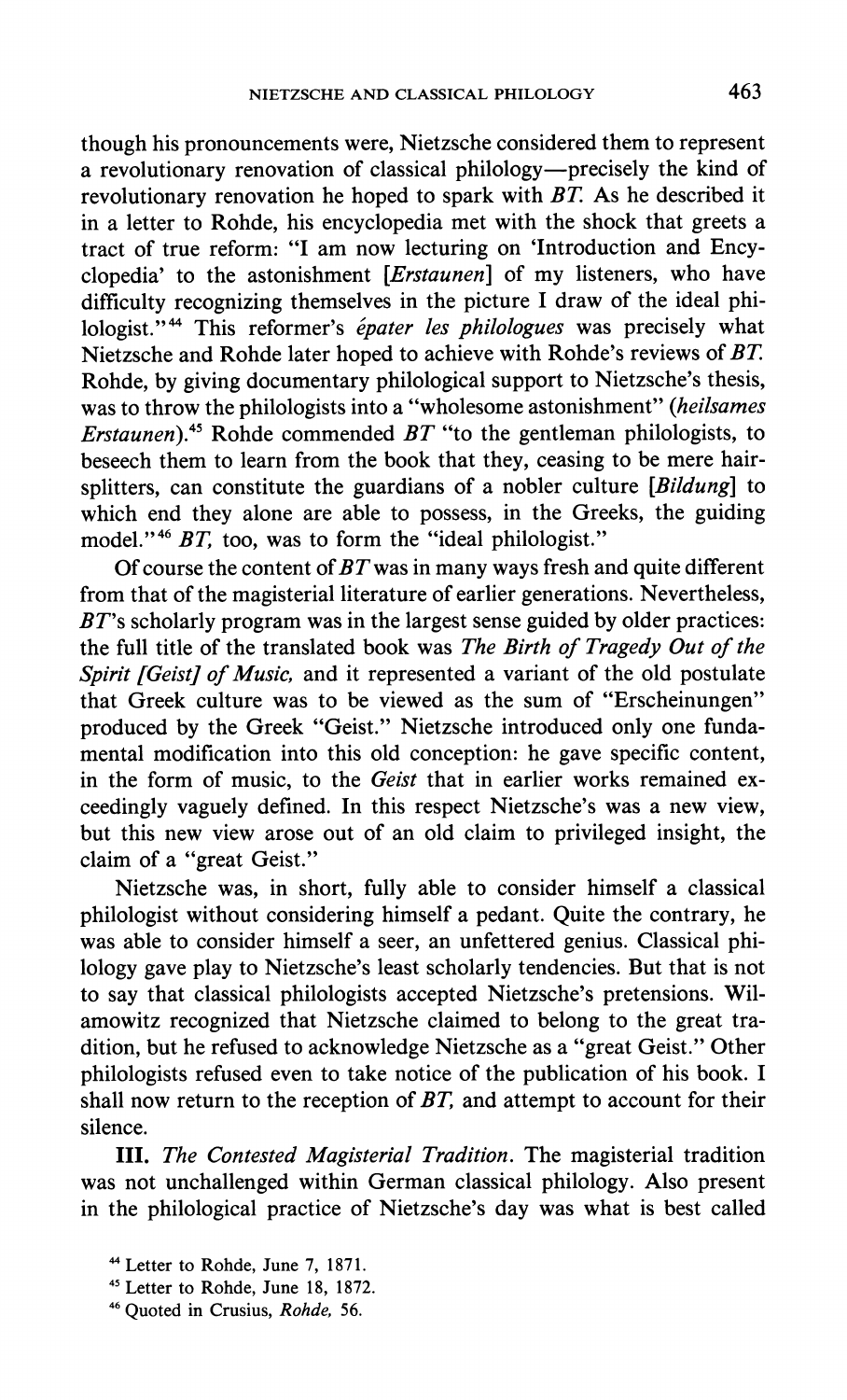**"positivism," a tradition that emphasized the recovery and assessment of facts about Antiquity, of what were called Realien. The coexistence of these two traditions was visible on library shelves: alongside the en**cyclopedias of Bernhardy and Matthiä sat Pauly's Real-Enzyklopädie, **which began appearing in 1837. Pauly arranged his material alphabetically, where Bernhardy and Boeckh arranged theirs conceptually. In the breast of contemporary classical philology dwelt both esprit de systeme**  and esprit systématique.

**It was an uneasy coexistence. Philologists greatly distrusted Mate**rialismus<sup>47</sup> and accommodated themselves only hesitantly to the positiv**ism that seemed linked to the materialist point of view. The collection of facts did not seem to require the special insight, the scholarly genius, German classicists valued. Here is Lucian Miller, a biographer of Friedrich Ritschl, writing in 1878. Miller associated positivism with scholarly travaux d'equipe:** 

**... Materialism is and must be the enemy of all philological and historical investigation.** 

**I mentioned before collaboration among philologists.** 

**It is, from time to time, bemoaned that philologists so rarely join together in common labor. But I believe that, on this account, they deserve more praise than blame. In order to establish this, I must first explain what I mean by common labor. I do not refer to that more mechanical form of collaboration in which, as occasionally happens, older, renowned scholars associate themselves with younger, less-well-known men, principally for the collection and classification of materials, for, so to speak, the coarser work, while reserving to themselves the lion's share of spiritual creation [des geistigen Schaffens] and even more of literary fame. It has to do rather with the question, in how far it is advisable that two philologists of equal qualification and rank engage in united labor on one and the same object of scholarly study.** 

**Now it seems to me that very weighty considerations stand against such a collaboration.... [I]t seems quite impossible... when it comes to the highest and noblest task of formal philology: the unified, artistically rounded, restitution of works of literature; impossible, even if the two philologists in question were entirely equal in talent and mutual toleration. For ... the critic often considers such subtle details of knowledge and judgment, that it is difficult to make them**  even comprehensible to someone else-let alone that the task could be accom-

<sup>47</sup> Cf. J. Whitman, "From Philology to Anthropology . . . ," in *History of Anthropology*, **ed. G. Stocking (1984), II, 214-29; cf. also L. Gossman, Orpheus Philologus (Philadelphia, 1983). For Nietzsche's place in the materialistic controversy, Allan Megill's observations on the "antiscientific animus" of BT (cf. above n. 35) are valuable but terminologically misleading. Nietzsche was, after all, convinced of the "scientific" character of his work. To characterize the young Nietzsche accurately, one should speak of his "antimaterialistic" or "antipositivistic" animus.**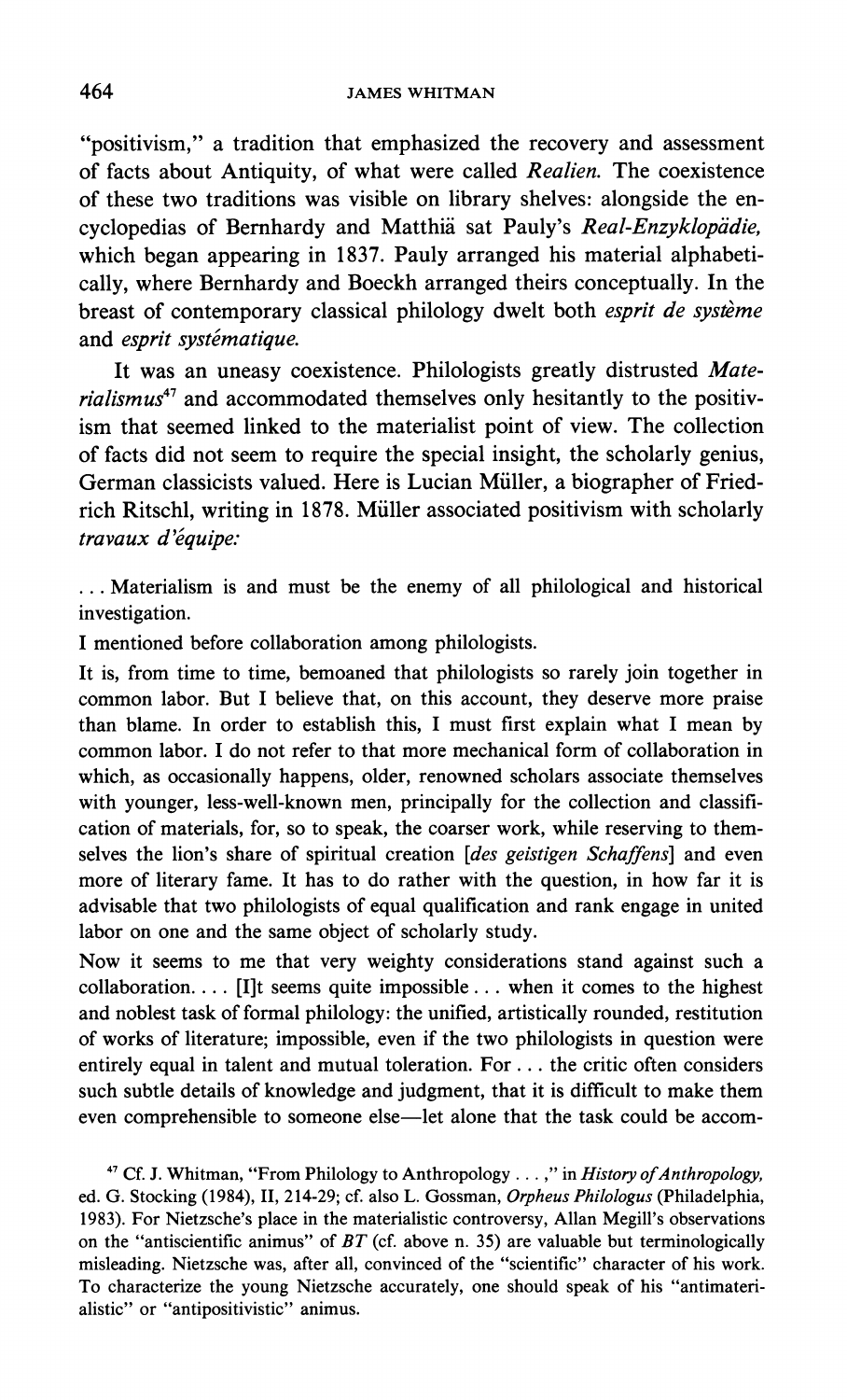**plished except through the unified efforts of one Geist, conscious with perfect precision of its means and ends.48** 

**Here the conflict of philological worlds stood clearly on display. As long as at least some philologists continued to reverence the unique authority of "older, renowned scholars," and to demand "unified, artistically rounded" interpretation, the study of Realien would be viewed patronizingly, if not contemptuously.** 

**For its part, the magisterial tradition also stimulated resentment. Some of this resentment focused on Friedrich Ritschl, who left the University of Bonn in 1865 in the wake of a widely publicized feud with his colleague Otto Jahn. Opposition to Ritschl at Bonn grew partly out of the sense that Realien had too little place in his teaching. The historian Heinrich von Sybel expressed his dissatisfaction with Ritschl:** 

**... Knowledge of the facts about Antiquity [reale Kenntnis des Altertums], of its history, its circumstances, its literature, is at no other German university in so sorry a state as here. No semester goes by in which a philologist does not receive his degree magna cum laude, who knows nothing about the existence of Thucydides, confuses Appian and Ammianus, makes conjectures about Livy, without however knowing the content of the relevant chapter.49** 

**Such hostility was rarely voiced, but it was real. The magisterial tradition could be an irritation in the age of positivism.** 

**The magisterial tradition could also be an embarrassment. Later, in the 1880s, serious hermeneutics, stripped of its emphasis on the personality of the philologist, enjoyed an unabashed revival, championed first and foremost by Hermann Usener.50 But in the 1870s, when BT was published, even the most serious hermeneutics, that of Boeckh, went uncelebrated. Boeckh's encyclopedic lectures were published posthumously in 1877. Remarkably-for Boeckh's Enzyklopidie was a principal work of a very great scholar-philologists met the publication with silence. In other circles the appearance of the book was treated as a major event: one journal published a forty-page review, and within two**  years there was a Russian translation and a full-length exegetical book,<sup>51</sup>

**<sup>48</sup>L. Muller, Gedanken iber das Studium der classischen Philologie (Berlin, 1878), 81-82; for hostility to travaux d'equipe in the 1850s, cf. A. Heuss, "Niebuhr und Mommsen," in Antike und Abendland, 14 (1968), 7-8.** 

**49 Quoted in Hiibinger, Das Historische Seminar d. Rhenischen Friedrich- Wilhelms-**Universität zu Bonn (Bonn, 1963), 164. Cf. id., "Heinrich von Sybel und der Bonner **Philologenkrieg," in Hist. Jahrb., 83 (1964), 162ff. The reference to conjectures reminds us that Ritschl was a student of G. Hermann: in positivism, Boeckhianer and Hermannianer had a common enemy.** 

**50 Cf. A. Momigliano (ed.), Aspetti di Hermann Usener filologo della religione (Pisa, 1983).** 

<sup>51</sup> H. Steinthal, rev. of Boeckh, *Enzyklopädie*, in Zeitschrift für Völkerpsychologie und **Sprachwissenschaft, IX, 5ff; X, 238ff.; Heerdegen, Idee der Philologie (Erlangen, 1879).**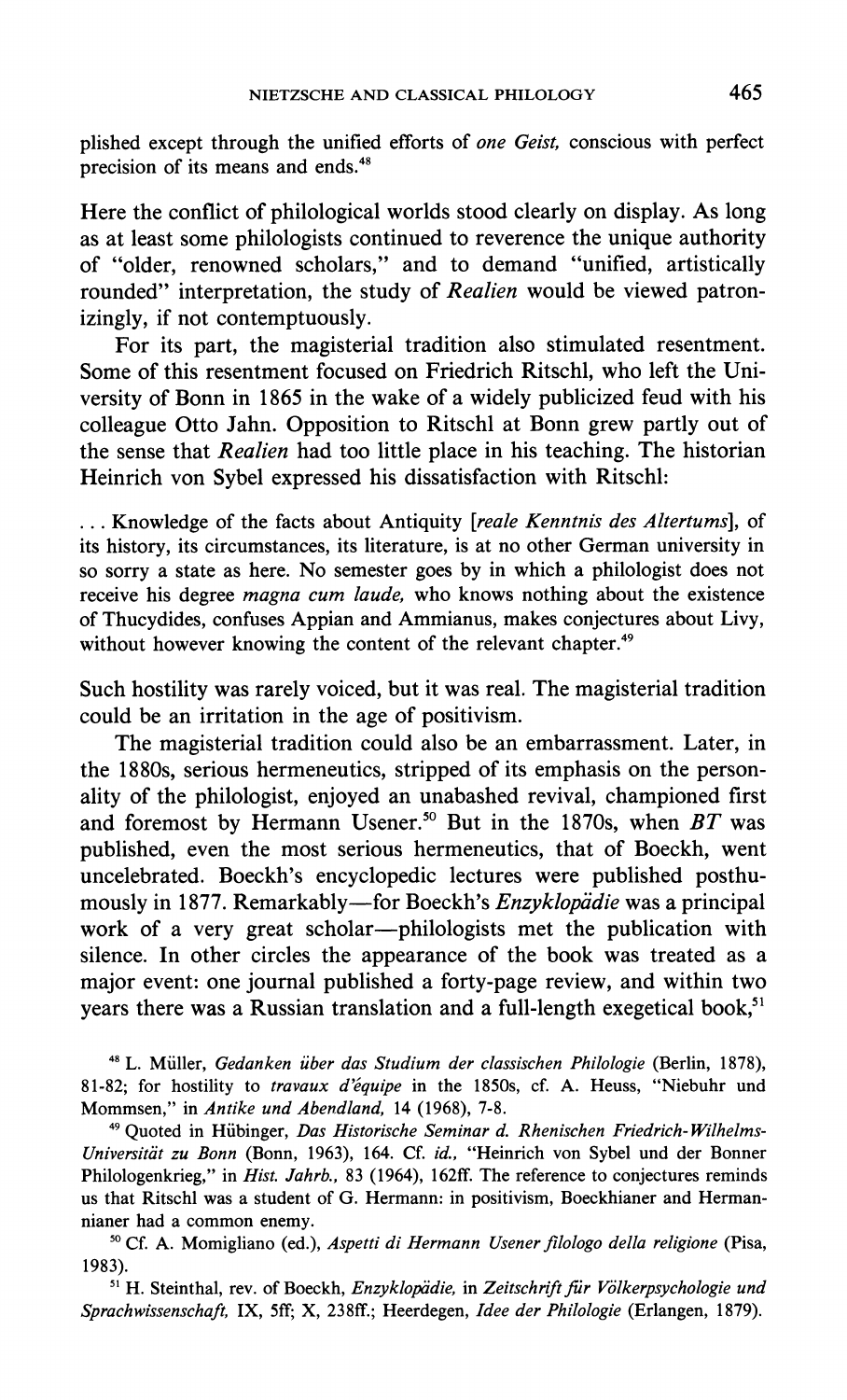## **466 JAMES WHITMAN**

**but not a single philological journal published any notice. Only one philologist published a response, and it was an odd one: it appeared in the Jenaer Literaturzeitung and offered a strangely assorted combination of carping at the editing of the book, grand revision of the philosophical underpinnings of Boeckh's scheme, and denials of the necessity of pub**lishing at all.<sup>52</sup> Bursian's *Jahresbericht* reported on Boeckh's *Enzyklo*pädie, as on most of the year's literature in classics, but restricted itself to a *précis* of Boeckh's system, while denying the scholarly importance **of the book outright: "A critique of the content of Boeckh's lectures would be out of place here, since they already belong to the history of our discipline and cannot be treated as a new endeavour."53 No doubt Boeckh's Enzyklopidie did "belong to the history of the discipline" in a sense; but he continued to give his lectures until 1865, and he was a scholar of indisputable significance. It was at best ungracious to date Boeckh to the discipline's early years in this way; it was, however, a sign of the times. The Boeckhian tradition lived on in the beliefs and practices of many philologists, as is clear in Wilamowitz's manifest loyalty to it: Wilamowitz denied Nietzsche the title of "great mind" with such ferocity because he believed with such fervor in the importance of great minds.54 But philologists without the independent temperament and powerful mind of Wilamowitz were reluctant to call attention to what might too easily have seemed unscientific tendencies in the discipline. Hence the silence**  that greeted Boeckh's *Enzyklopädie*, as five years earlier it had greeted **the infinitely less scholarly BT.** 

**For, I submit, the silence was the same. BT was ignored rather than denounced because it clearly represented, or perhaps perverted, a tradition which was alive but something of an embarrassment to classicists. Were the tradition not alive, Nietzsche might have stirred up a "violent controversy." As it was, he brought down upon himself the same neglect that was the lot of Boeckh.** 

**Two years after BT appeared, the silence was broken: a philological review appeared. But two years late was very late by the standards of** 

<sup>52</sup> Martin Hertz, rev. of Boeckh, *Enzyklopädie*, in Jenaer Literaturzeitung, 22 (1878), **334ff.** 

<sup>53</sup> C. Bursian, rev. of Boeckh, *Enzyklopädie*, in Bursian (ed.), *Jahresbericht*, 11 (1877), **35.** 

**54 On Wilamowitz see Calder, "Introduction" to Wilamowitz, In wieweit befriedigen die Schliisse der erhaltenen griechischen Trauerspiele?, Lloyd-Jones, "Introduction" to Wilamowitz, History of Classical Scholarship, and A. Momigliano, "Premesse per una discussione su Wilamowitz," in his Sesto Contributo alla storia degli studi classici e del mondo antico (Rome, 1980), I, 337-49. Wilamowitz's commitment to the hermeneutic tradition should be viewed in light of his being a student (though a disaffected one) of Usener as well as of Jacob Bernays, whose interpretation of Aristotle's catharsis prefigured**  BT (see Gründer, "Jacob Bernays und der Streit...," in *Epirrhosis. Festschrift f. C.* **Schmitt) and itself reflected a profound struggle to reconcile scholarly tradition and materialism.**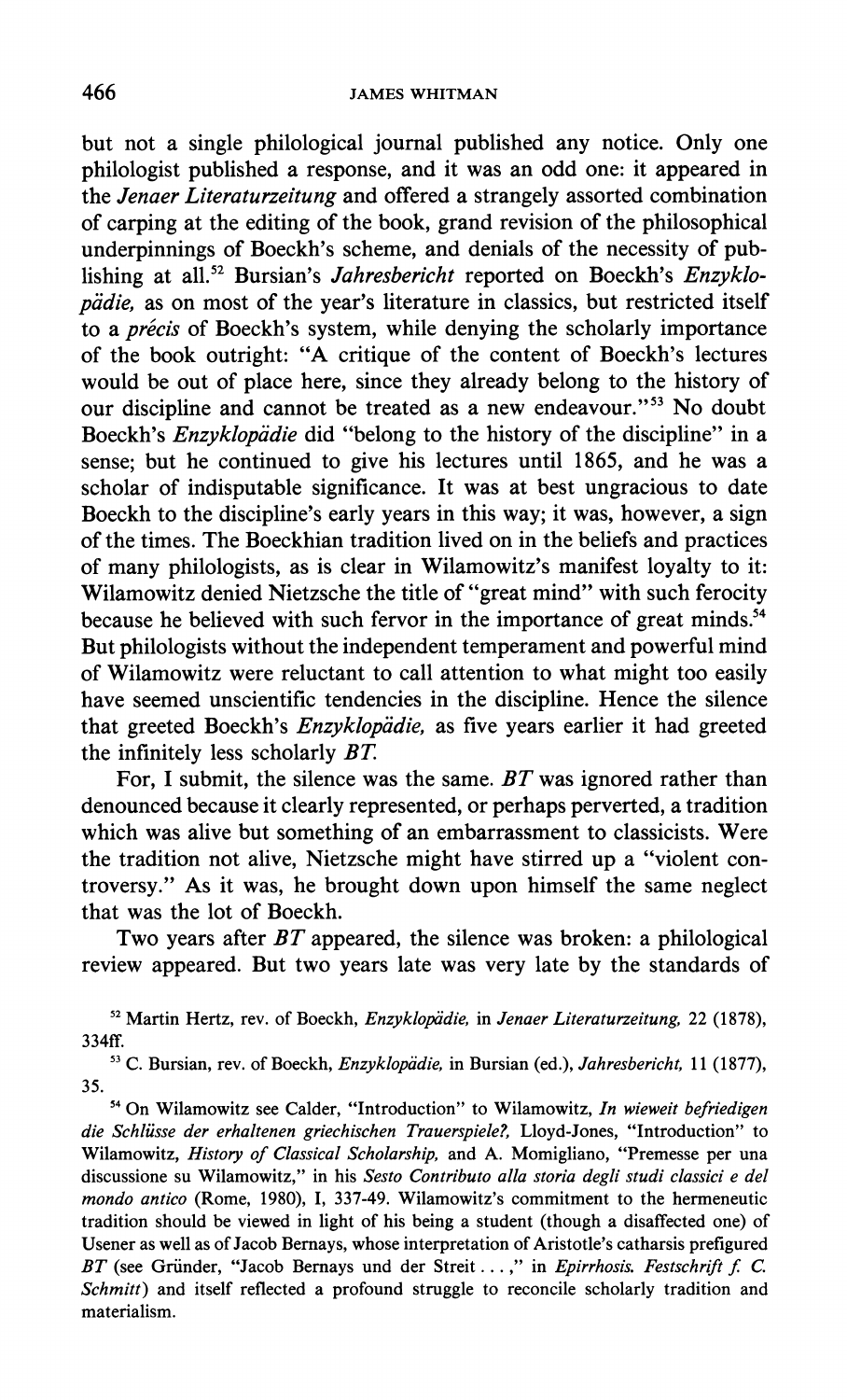**the day. Nietzsche, who had already begun to drift far away from philology, took, to my knowledge, no notice of the review; neither, indeed, have Nietzsche scholars since considered it.55 Participants in the affair**  continued to view the reception of  $BT$  as silence.<sup>56</sup> The forgotten review **is a fascinating source nevertheless, for it testifies to the difficulty philologists had in judging Nietzche's work against the standards of two separate and conflicting disciplinary traditions: the magisterial and the positivist.** 

**The reviewer, Heinrich Guhrauer, represented, on the whole, the Realien. Guhrauer was a specialist in ancient music, and he was harsh with Nietzsche for his errors of fact and logic. But he found it impossible, despite his distaste for Nietzsche's loose scholarly practices, not to praise Nietzsche's Anschauungen:** 

**The fundamental thought of the rather wide-ranging section on the death of tragedy, namely that the works of Euripides are, by contrast with those of Aeschylus and Sophocles, "sicklied o'er with the pale cast of thought," is in itself nothing new; but it is illuminated from the point of view of Nietzsche's Anschauungen, and it cannot be denied that one finds precisely in this section many truly ingenious verdicts, many dazzling turns of phrase. It is just that one must not, once again, be too particular about the historical details; one must understand the names "Euripides" and "Socrates"-even if Nietzsche cannot**  restrain himself from weaving in all sorts of little anecdotes about both men **merely as types of the cultural tendencies [Geistesrichtungen] they represent, just as earlier in the book "Apollo" and "Dionysus" are to be taken as types, names not used in the exact philological sense. With this concession, which Wilamowitz is not inclined to make, one avoids the necessity of reproaching Nietzsche for all sorts of anachronisms and ignorances; of course, at the same time, one has renounced all hope of extracting any gain for exact philology from Nietzsche's book.57** 

**In this provocative mix of esteem and repudiation there spoke the authentic voice of German classical philology, with its double methodological loyalty. On the one hand Nietzsche had "illuminated" a scholarly question; on the other hand he offered no hope of any gain for "exact philology." On the one hand Guhrauer valued Nietszche's Anschauungen; on the other he recognized Nietzsche's "anachronisms and ignorances." Friedrich Ritschl had produced another student whose "reale Kenntnis des Altertums" was doubtful. In the end, Guhrauer dismissed Nietzsche in the name of "exact philology": "The author of BT is incontestably an** 

 $55$  The review, by H. Guhrauer, in the *Jahrbücher f. Philologie und Pädagogik*, n.s., **no. 109 (1874), 49ff., is listed in K. Schlechta, International Nietzsche Bibliography, but does not seem to have been discussed by any scholar.** 

**<sup>56</sup>Cf. n. 16 above.** 

<sup>57</sup> Guhrauer, review of Nietzsche, Geburt der Tragödie, in Jahrbücher f. Philologie u. **Padagogik, n.s., no. 109 (1874), 62.**